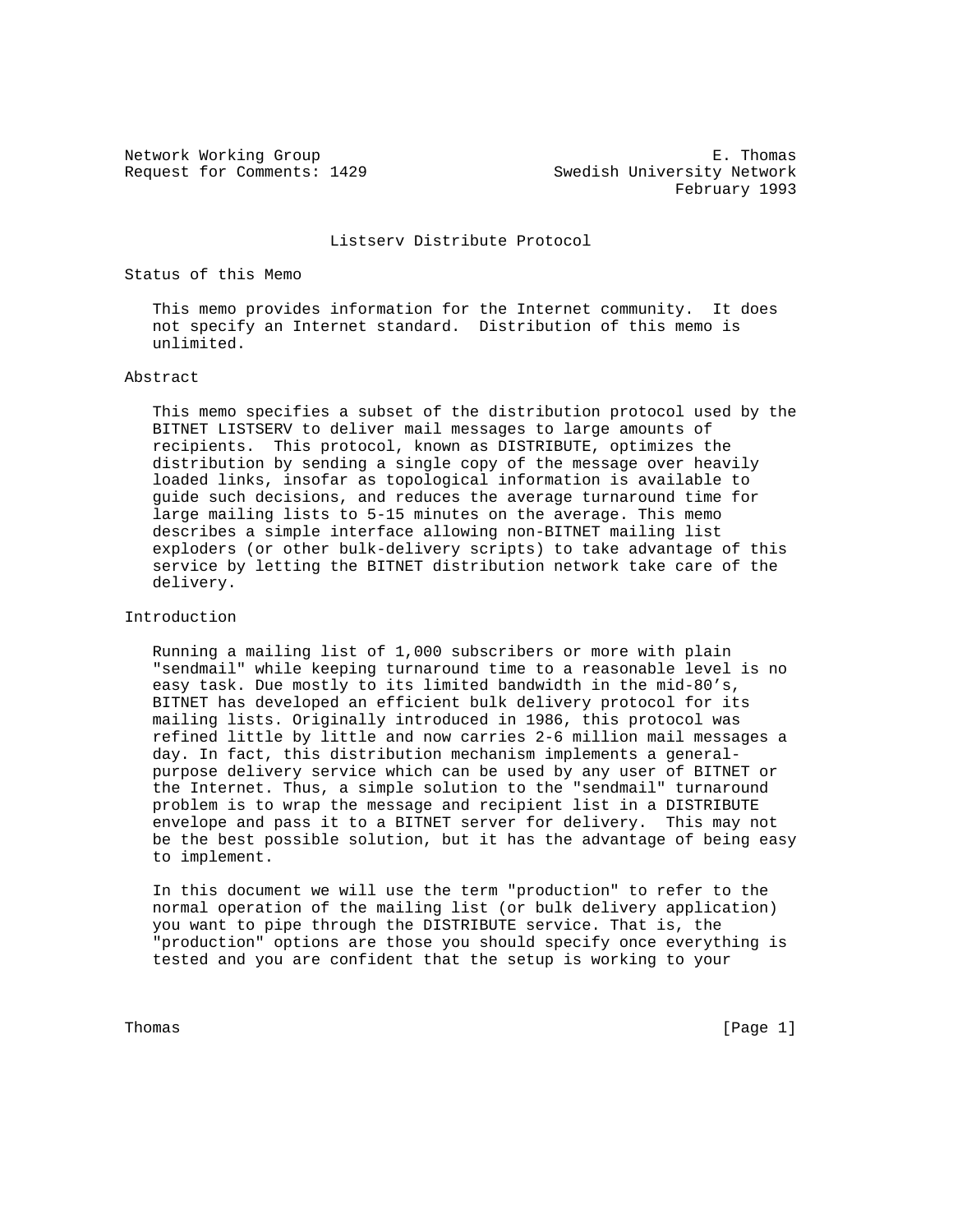satisfaction. In contrast, "test" and "debug" options can be used to experiment with the protocol but should not be used for normal operation because of the additional bandwidth and CPU time required to generate the various informational reports.

 Finally, it should be noted that the DISTRIBUTE protocol was developed to address a number of issues, some of them relevant only to BITNET, and has evolved since 1986 while keeping a compatible syntax. For the sake of brevity, this RFC describes only a small subset of the available options and syntax. This is why the syntax may appear unnecessarily complicated or even illogical.

1. Selecting an entry point into the DISTRIBUTE backbone

 The first thing you have to do is to find a suitable site to submit your distributions to. For testing, and for testing ONLY, you can use:

## LISTSERV@SEARN.SUNET.SE

 For production use, however, you should select a DISTRIBUTE site in your topological vicinity: it would make no sense to pass your distributions from California to a server in Sweden if most of your recipients are in the US. If your organization is connected to BITNET and your BITNET system is part of the DISTRIBUTE backbone, this ought to be your best bet. Otherwise you will want to contact someone knowledgeable about BITNET (or the author of this RFC if you have no BITNET users). Make sure to run through the following checklist before sending any production traffic to the site in question:

- a. Do you have good connectivity to the host in question? Does the host, in general, have decent BITNET connectivity? There are still a few sites that insist on using 9.6k leased lines for BITNET in spite of having T1 IP access. You will want to avoid them.
- b. Send mail to the server with "show version" in the message body (not in the subject field, which is ignored). Is the server running version 1.7f or higher? If so, it should not have given you the following warning,

>>> This server is configured to use PUNCH format for mail <<<

 which means that messages with lines longer than 80 characters cannot be handled properly. If the software version is less than 1.7f, the warning will not be present; instead, check the first (bottom) "Received:" field. If it does not say "LMail", do not use this server as it probably cannot handle messages with long lines.

Thomas [Page 2]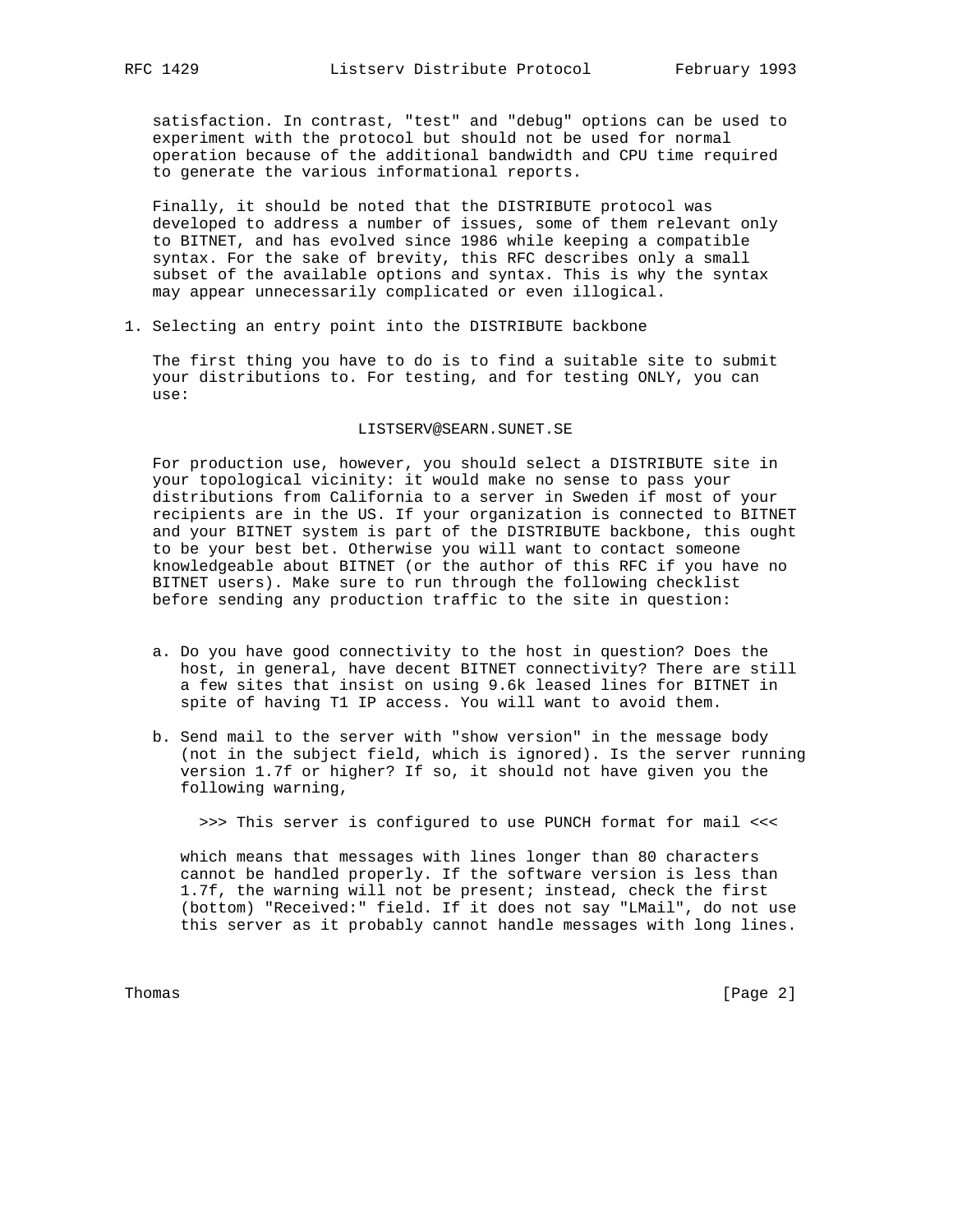Finally, make sure that the "Master nodes file" is not older than 2 months: there are a handful of sites which never update their tables due to staffing problems. They cannot be prevented from running LISTSERV, but you will certainly want to avoid them.

 c. How big is your workload? If you are planning to use the service for more than 10,000 daily recipients, you should get permission from the LISTSERV administrator, both as a matter of courtesy and to hear about any restrictions or regularly scheduled downtime they might have. For instance, some universities might not allow large distributions during prime time, or they may have several DISTRIBUTE machines and will want to make sure you use the "right" one. Send mail to "owner-listserv" at the host in question and give an estimate of the amount of daily messages and recipients you would like to submit. If your message bounces back with "No such local user" or the like, it means the server did not pass the above test (b) and you don't want to use it anyway.

 An index of sites/hosts which have the required configuration, good connectivity, keep their tables up to date and have generally agreed to provide this service to anyone in their topological area will be published separately in the future.

2. Physical delivery of the DISTRIBUTE request

 The distribution request is delivered via SMTP to the e-mail address obtained in step 1 (for instance, LISTSERV@SEARN.SUNET.SE). In fact, as long as you can somehow get mail to the server's host, you can use the service; SMTP is just the most convenient way of doing so.

2.1. Contents of MAIL FROM: field

 You should set the MAIL FROM: field to the address of the person who maintains your mailing list or, generally speaking, to the address of a human being who can take action in case the message fails to reach the DISTRIBUTE server's host. This is a very rare occurrence.

2.2. Contents of RCPT TO: field

 The RCPT TO: field points to the server's address (for instance, LISTSERV@SEARN.SUNET.SE).

2.3. Contents of the RFC822 header

 After the DATA instruction, you must supply a valid RFC822 header with a "From:" field pointing to the mailbox that should receive notification of delivery problems, bounced mail, and so on. This can be the same as the MAIL FROM: field, an address of the type "owner-

Thomas [Page 3]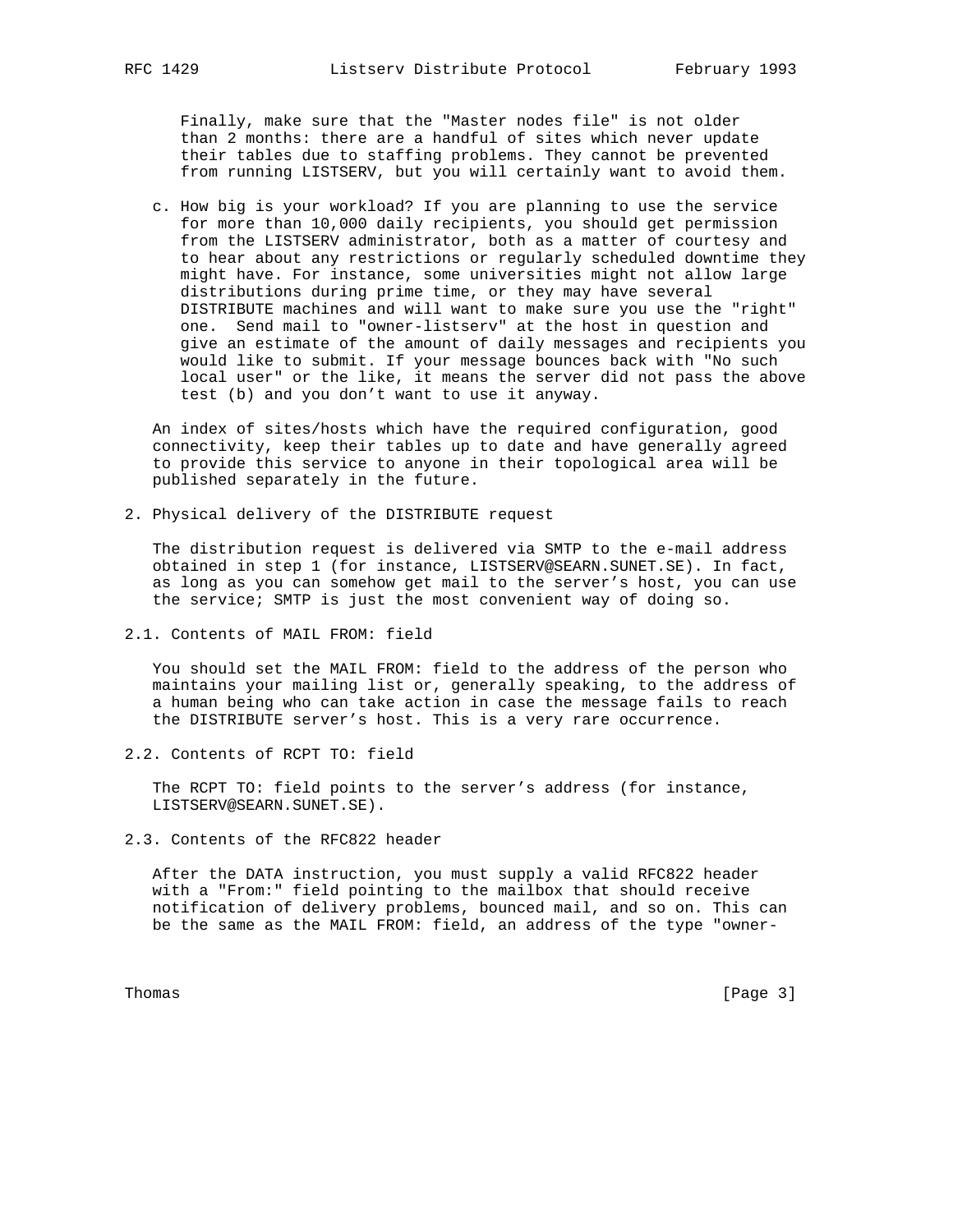xxxx@yourhost", etc. DO NOT PUT THE LIST SUBMISSION ADDRESS THERE, or you will get mailing loops.

 For testing, the "From:" field should point to your own mailbox, so that you get the responses from the server.

 As long as RFC822 syntax is respected, the only field that matters is the "From:" field (or "Sender:", "Resent-From:", etc.). In practice this means you can just pipe the distribution request into "mail listserv@whatever" and let your mail program build all the headers.

3. Format of the DISTRIBUTE request

 The body of the message delivered to LISTSERV defines the recipients of the distribution and the text (header + body) of the RFC822 message you want to have delivered. The request starts with a "job card", followed by a DISTRIBUTE command, a list of recipients, and finally the message header and body.

3.1. Syntax of the JOB card

 The purpose of the JOB card is to make sure that any spurious text inserted by mail gateways or the like is flushed and not erroneously interpreted as a command. It can optionally be used to associate a "job name" with the request, in case you want to use tools to assist you in processing the notifications you get from the DISTRIBUTE servers when running in test mode. The syntax is as follows:

//jobname JOB ECHO=NO

 "jobname" can be anything as long as it does not contain blanks, and can be omitted. LISTSERV generally ignores case when parsing commands, so you can use "job" or "Job" if you prefer. The ECHO=NO keyword is required for production use, to suppress the "resource usage summary" you would otherwise get upon completion of your delivery. You may want to omit it when testing.

#### 3.2. Syntax of the DISTRIBUTE command

Below the JOB card, you must supply the following line:

DISTRIBUTE MAIL

 For production mode, do not specify anything else on that line. When testing, you should add ACK=MAIL in order to get an acknowledgement confirming the delivery. There are two other useful options: DEBUG=YES, which instructs the server to produce a report showing how the various recipients will be routed, but without actually

Thomas [Page 4]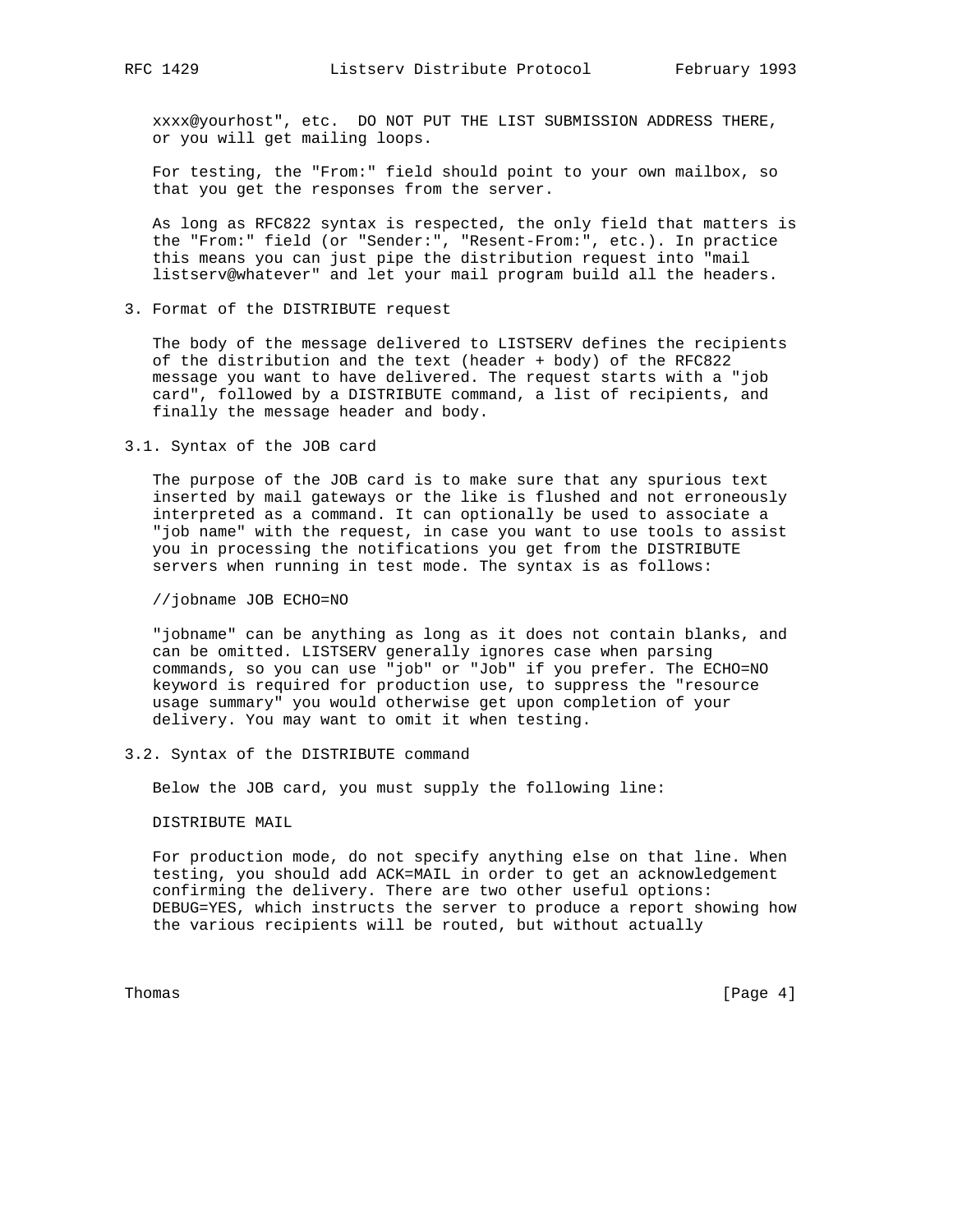delivering the message; and TRACE=YES, which does the same but does deliver the message. Before making a "live" test with your actual recipients list, you should tack the DEBUG=YES option once to make sure you got all the parameters and syntax right, and get a rough idea of the efficiency of the distribution (see the section on performance).

3.3. Giving the list of recipients

 The list of recipients follows the DISTRIBUTE line and is specified as follows:

 $//To DD *$  user1@host1 BSMTP user2@host2 BSMTP /\*

 The two lines starting with a "/" have to be copied as-is. Each of the lines in between contains the address of one of the recipients, followed by a blank and by the word "BSMTP", which indicates that you do not want the header rewritten. There are four restrictions:

- a. The address must be a plain "local-part@hostname" no name string, no angle bracket, no source route, etc. Bear in mind that the DISTRIBUTE server is not in the same domain as you: all the addresses should be fully qualified.
- b. If the local-part is quoted, it must be quoted from the first word on. Technically, RFC822 allows: Joe."Now@Home".Smith@xyz.edu, but for performance reasons this form is not supported. Just quote the first word to tell LISTSERV to run the address through the full parser: you would write "Joe"."Now@Home".Smith@xyz.edu instead.
- c. The local-part of the address may not start with an (unquoted) asterisk. You can bypass this restriction by quoting the local part and using a %-hack through the server's host: "\*\*\*JACK\*\*\*%jack-ws.xyz.edu"@server-host.
- d. Blanks are not allowed anywhere in the address.

 You can use the pseudo-domain ".BITNET" for BITNET recipients: it is always supported within DISTRIBUTE requests.

3.4. Specifying the message text

 After the last recipient and the closing "/\*", add the following line,

Thomas [Page 5]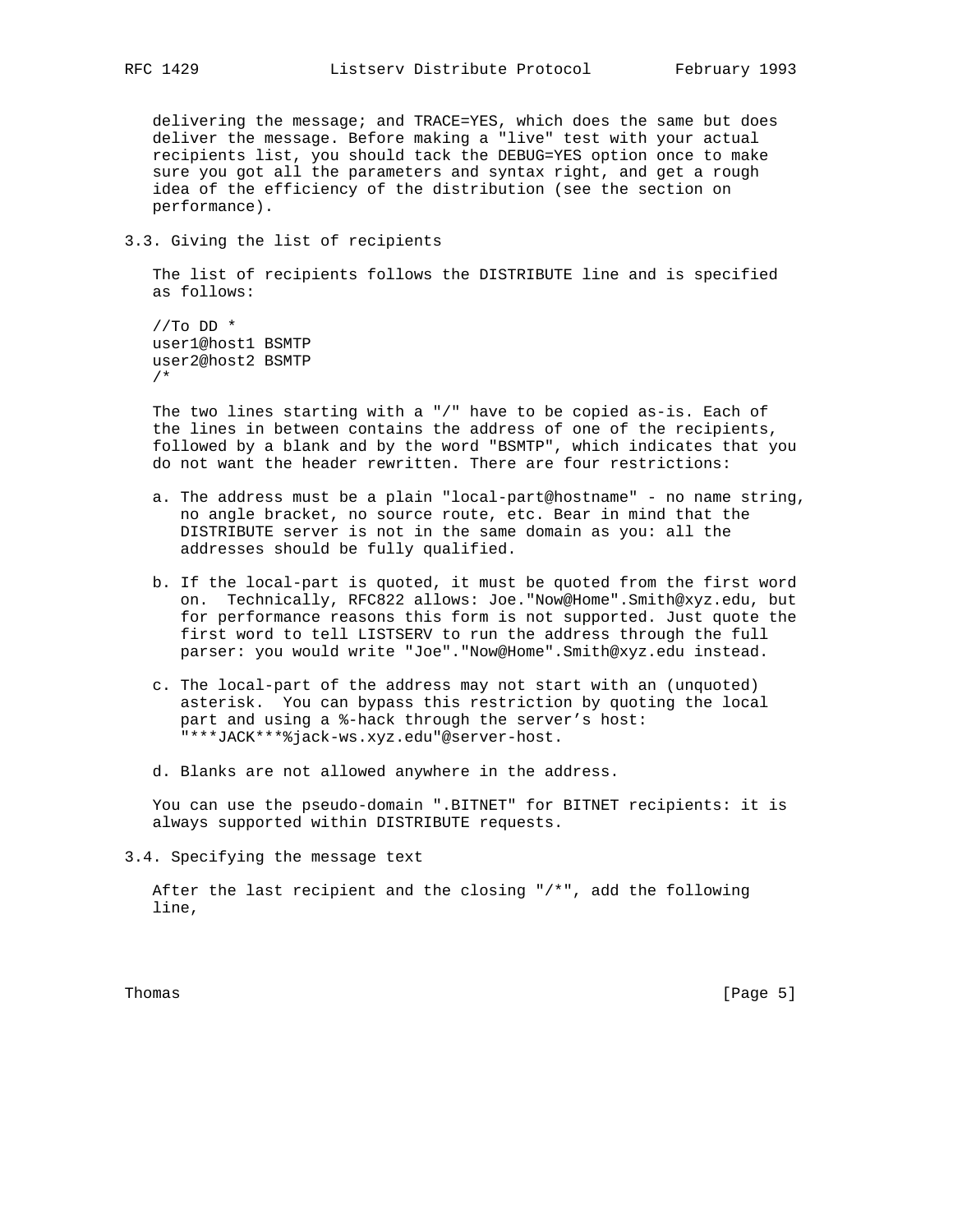//Data DD \*,EOF

 followed by the RFC822 message (header + body) that you want delivered. The EOF option indicates that the message header and body will extend until the end of the message you are sending to the DISTRIBUTE server. If you are worried about extraneous data being appended by a gateway, remove the EOF option, add a closing "/\*" line after the end of the message, followed by a "// EOJ" card to flush any remaining text. This, however, will fail if the message itself contains a "/\*" line; you would have to insert a space before any such line.

4. Examples

Here is an (intentionally short) example to clarify the syntax:

```
 ----- cut here -----
 //Test JOB
 Distribute mail Ack=mail Debug=yes
//To DD * joe@ws-4.xyz.edu BSMTP
 jack@abc.com BSMTP
 jim@tamvm1.bitnet BSMTP
 jill@alpha.cc.buffalo.edu BSMTP
 james@library.rice.edu BSMTP
 /*
//Data DD *, EOF<br>Date: T<br>From: R
              Tue, 19 Jan 1993 10:57:29 -0500Robert H. Smith <RHS@eta.abc.com>
Subject: Re: Problem with V5.41
 To: somelist@some.host.edu
```
 I agree with Jack, V5.41 is not a stable release. I had to fall back to V5.40 within 5 minutes of installation...

Bob Smith

----- cut here -----

 Note: some of the hostnames are genuine, but the usernames are all fictitious.

You would get the following reply:

 -------------------------------------------------------------------- Job "Test" started on 20 Feb 1993 01:09:40

 > Distribute mail ack=mail debug=yes Debug trace information:

Thomas [Page 6]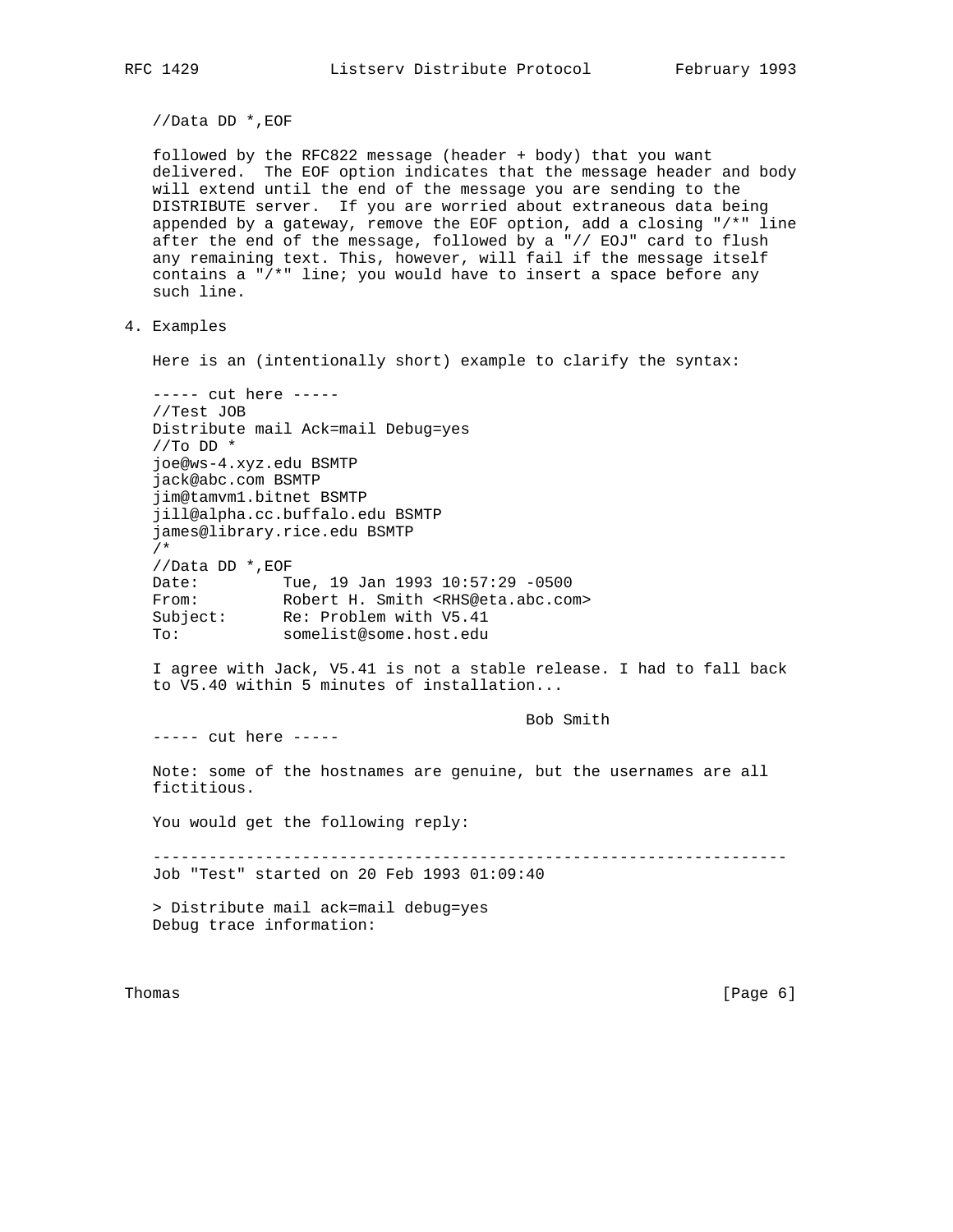ABC.COM goes to SEARN (213) - single recipient ALPHA.CC.BUFFALO.EDU goes to UBVM (027) - single recipient LIBRARY.RICE.EDU goes to RICEVM1 (022) - single recipient TAMVM1 **EXAMUM1** goes to TAIVM1 (247) - single recipient WS-4.XYZ.EDU 90es to SEARN (213) - single recipient Path information: TAIVM1 : UGA RICEVM1 TAIVM1 UBVM : UGA UBVM RICEVM1 : UGA RICEVM1 (Debug) Mail forwarded to LISTSERV@UGA for 3 recipients. (Debug) Mail posted via BSMTP to jack@ABC.COM. (Debug) Mail posted via BSMTP to joe@WS-4.XYZ.EDU. Job "Test" ended on 20 Feb 1993 01:09:40 Summary of resource utilization ------------------------------- CPU time: 0.086 sec Device I/O: 6 Overhead CPU: 0.045 sec Paging I/O: 5 CPU model: 9221 DASD model: 3380 -------------------------------------------------------------------- To actually perform the distribution and get an acknowledgement, you would change the first two lines as follows: ----- cut here ----- //Test JOB Echo=NO Distribute mail Ack=mail -------------------- And you would get the following reply: -------------------------------------------------------------------- Mail forwarded to LISTSERV@UGA for 3 recipients. Mail posted via BSMTP to jack@ABC.COM. Mail posted via BSMTP to joe@WS-4.XYZ.EDU. -------------------------------------------------------------------- Finally, by removing the "Ack=mail" keyword you would perform a "silent" distribution without any acknowledgement, suitable for production mode.

Thomas [Page 7]